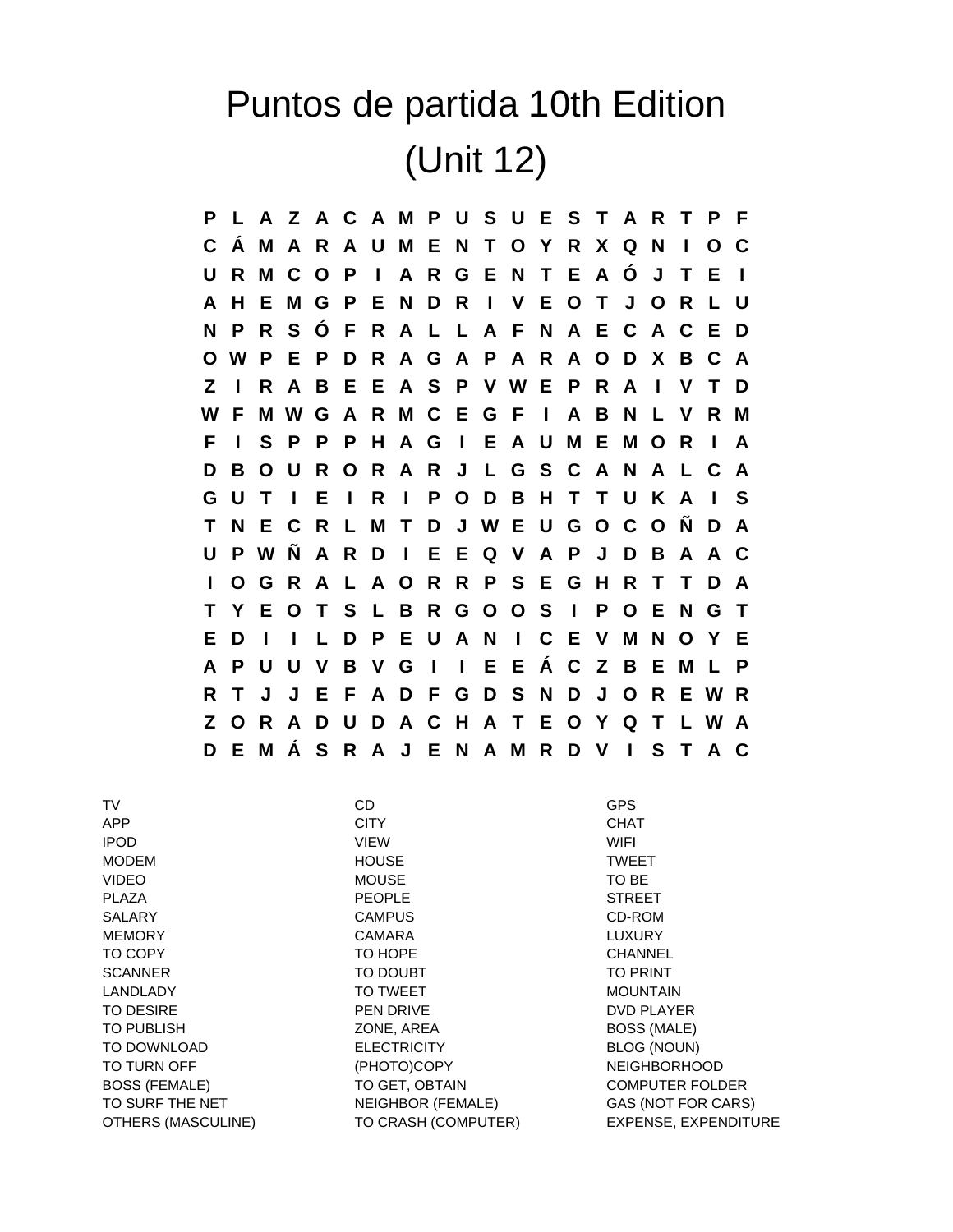FLOOR (OF A BUILDING)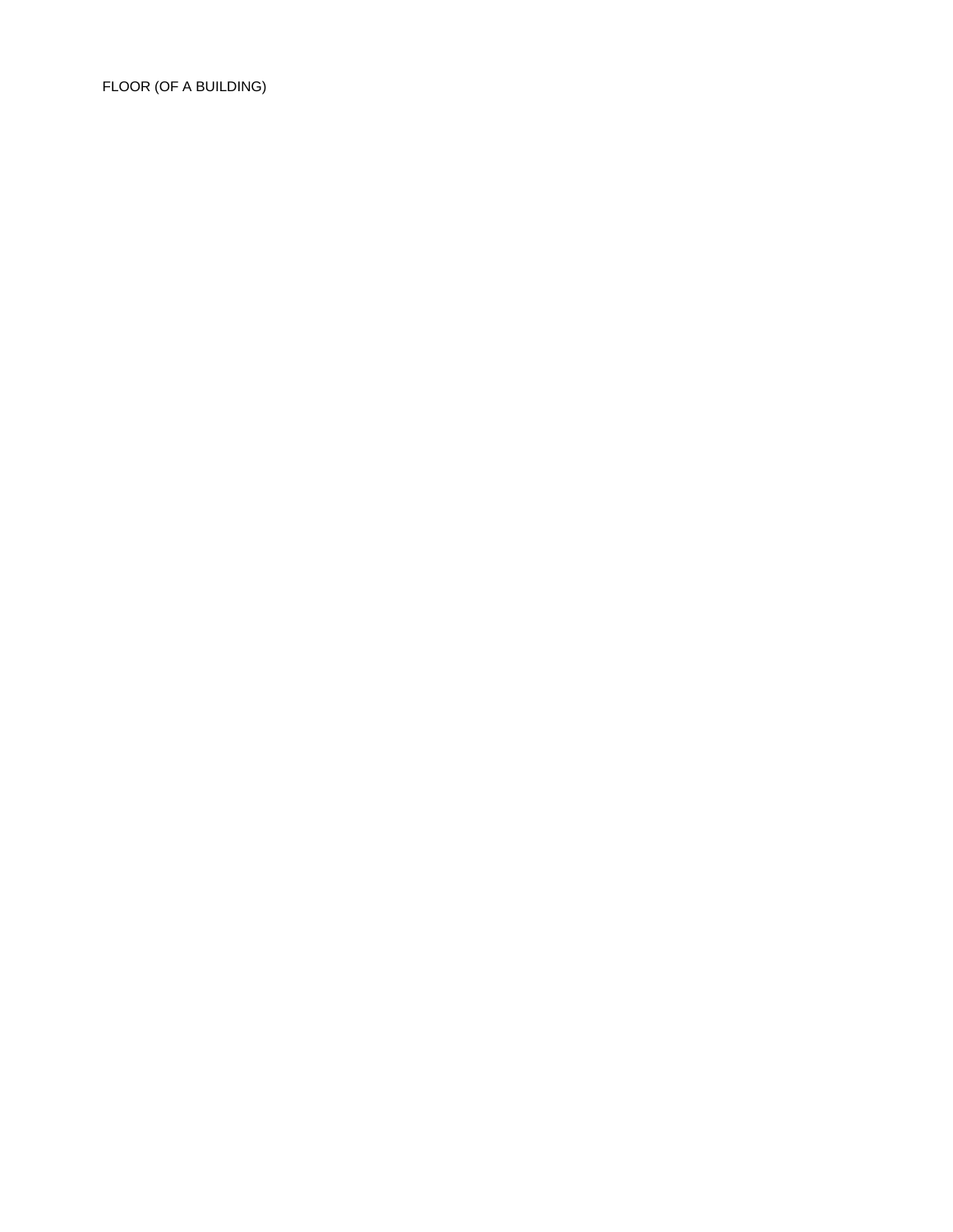## TO REQUEST; TO ASK FOR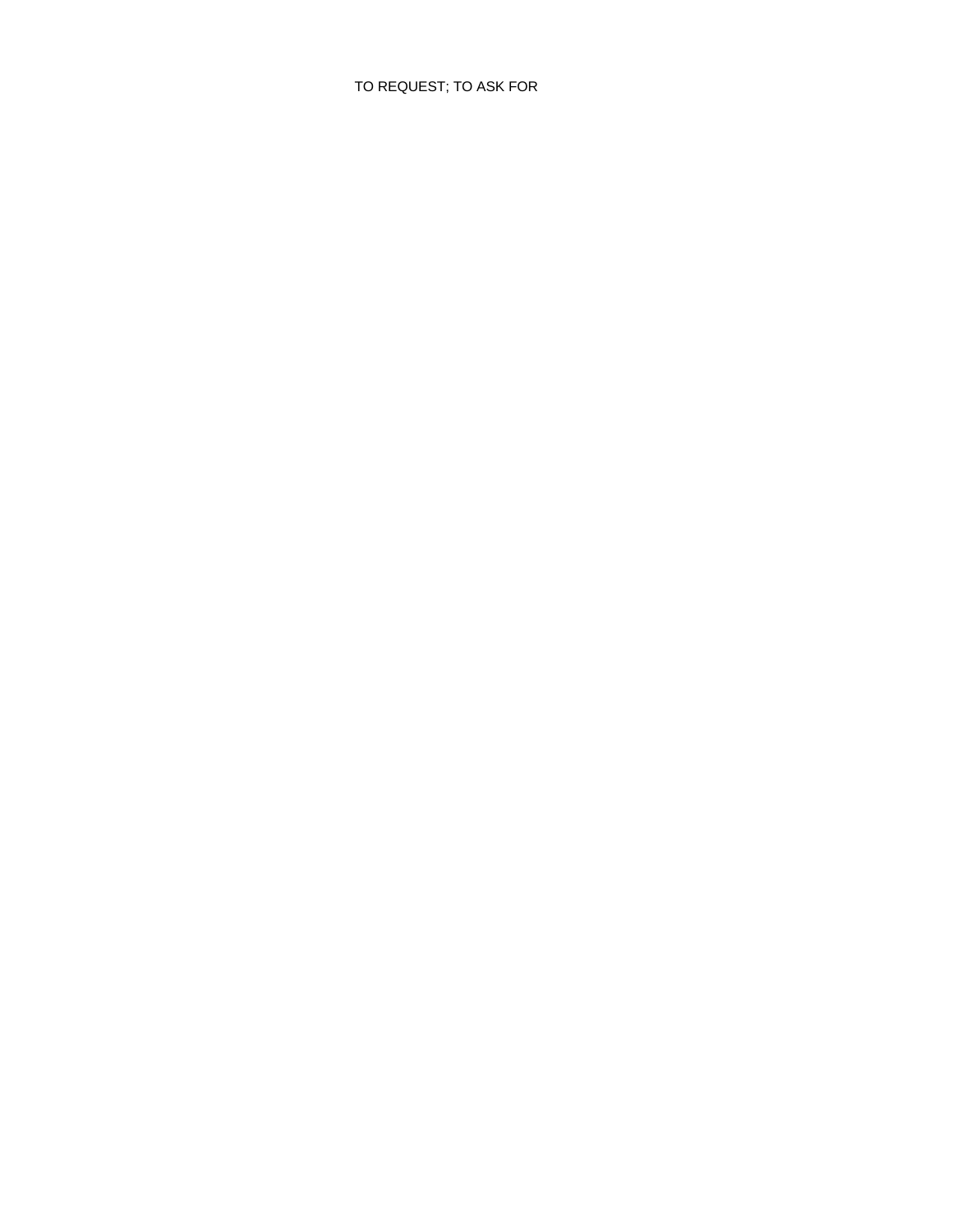(MALE) THERE IS / THERE ARE (INFINITIVE MACHINE) OF HAY)

RAISE; INCREASE IN PAY (NOUN) BUILDING MANAGER, DOORMAN

TO KEEP, SAVE (DOCUMENT) TO DRIVE, TO OPERATE (A<br>MACHINE)